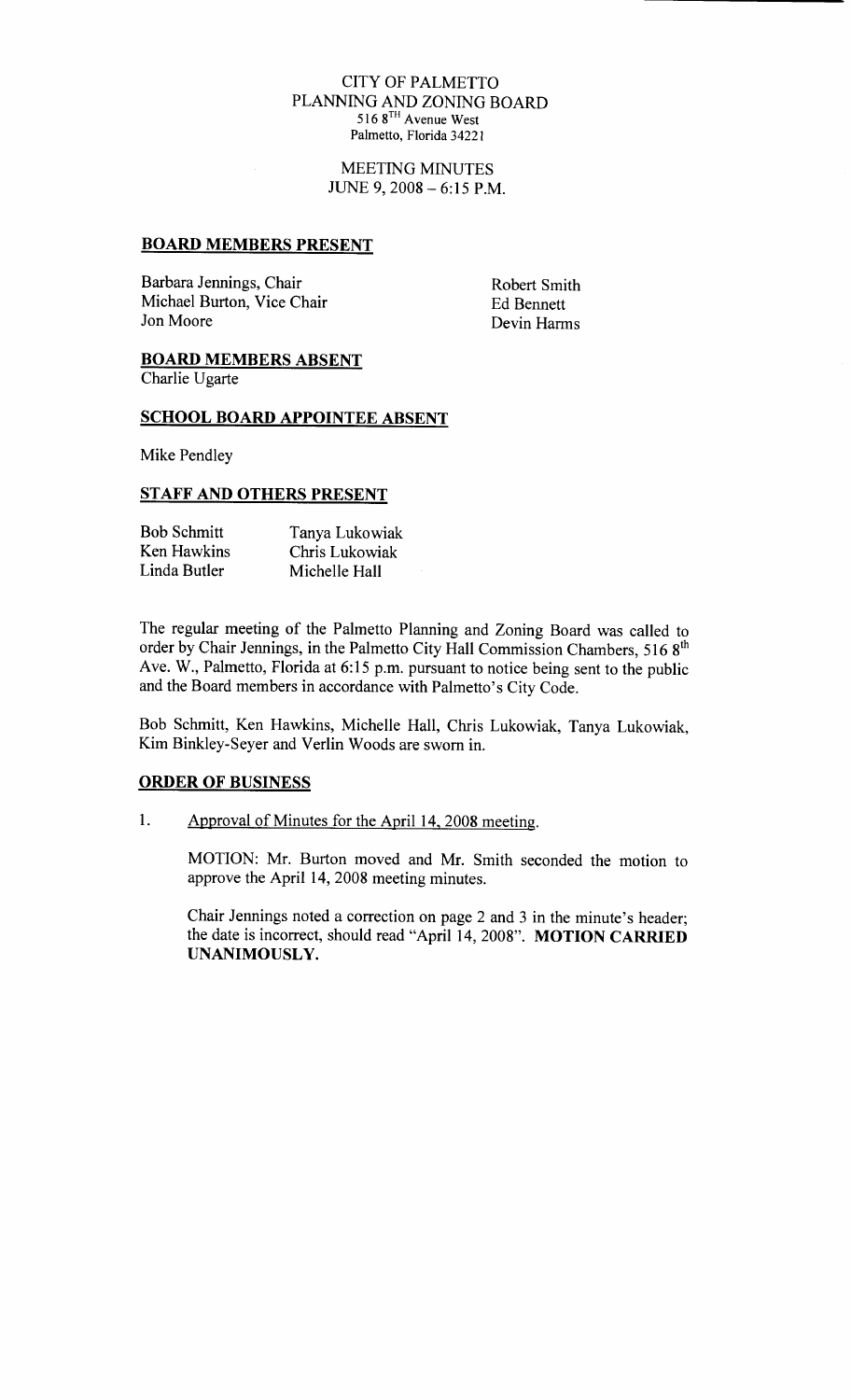City of Palmetto Planning & Zoning Board June 9, 2008 Page <sup>2</sup> of <sup>5</sup>

### 2. McDonalds Sign  $CU-08-02$

Mr. Schmitt reviewed the staff report. The McDonalds sign does not conform to the current Land Development Code (LDC) sign height limitation of 30 feet. The sign ordinance has an amortization provision that applies to all nonconforming signs, however this provision was not enforced at the time it was to take effect. Mr. Schmitt stated the recommendation was a difficult one to make and in light of the above mentioned amortization provisions not being enforced, staff recommends approval of the McDonalds Conditional Use Permit.

Chair Jennings opened the public hearing

Ms. Kim Binkley-Seyer, Seyer Group, referenced the handout in the approval of the McDonalds Conditional Use Permit.<br>
Chair Jennings opened the public hearing.<br>
Ms. Kim Binkley-Seyer, Seyer Group, referenced the handout in the<br>
Member's packets and addressed the Board stating, "McDonalds Member's packets and addressed the Board stating, "McDonalds is signage is critical to the store's success. The site will comply with the Sign Ordinance in all other respect and the revitalization of the site and area will help promote a healthy tax base".

Ms. Seyer stated Commissioner Williams suggested at a workshop on May 5th, 2008, researching to see if the sign can be made a historic landmark. A submission was made to the Historical Commission and due to the store not being 50 years old, it does not qualify as a historic landmark

Chair Jennings stated for clarification purposes, will the sign remain as it currently stands or will there be modifications made? Ms. Seyer stated there will be no changes to the sign itself, maybe some cosmetic work to the base of it, but nothing to the actual sign.

Chair Jennings asked staff the height of the other two signs, Burger King currently stands or will there be modifications made? Ms. Seyer stated<br>there will be no changes to the sign itself, maybe some cosmetic work to<br>the base of it, but nothing to the actual sign.<br>Chair Jennings asked staff the and Wendy's? Mr. Schmitt stated the actual height is not known, but they 80 feet range

Mr. Moore asked if the McDonalds sign meets the Manatee County Sign Ordinance or Highway Sign. Mr. Schmitt stated he did not check other entities but do not think it meets Manatee County sign ordinance

Mr. Harms stated he likes the idea of the Green Building standard being incorporated into the new McDonalds design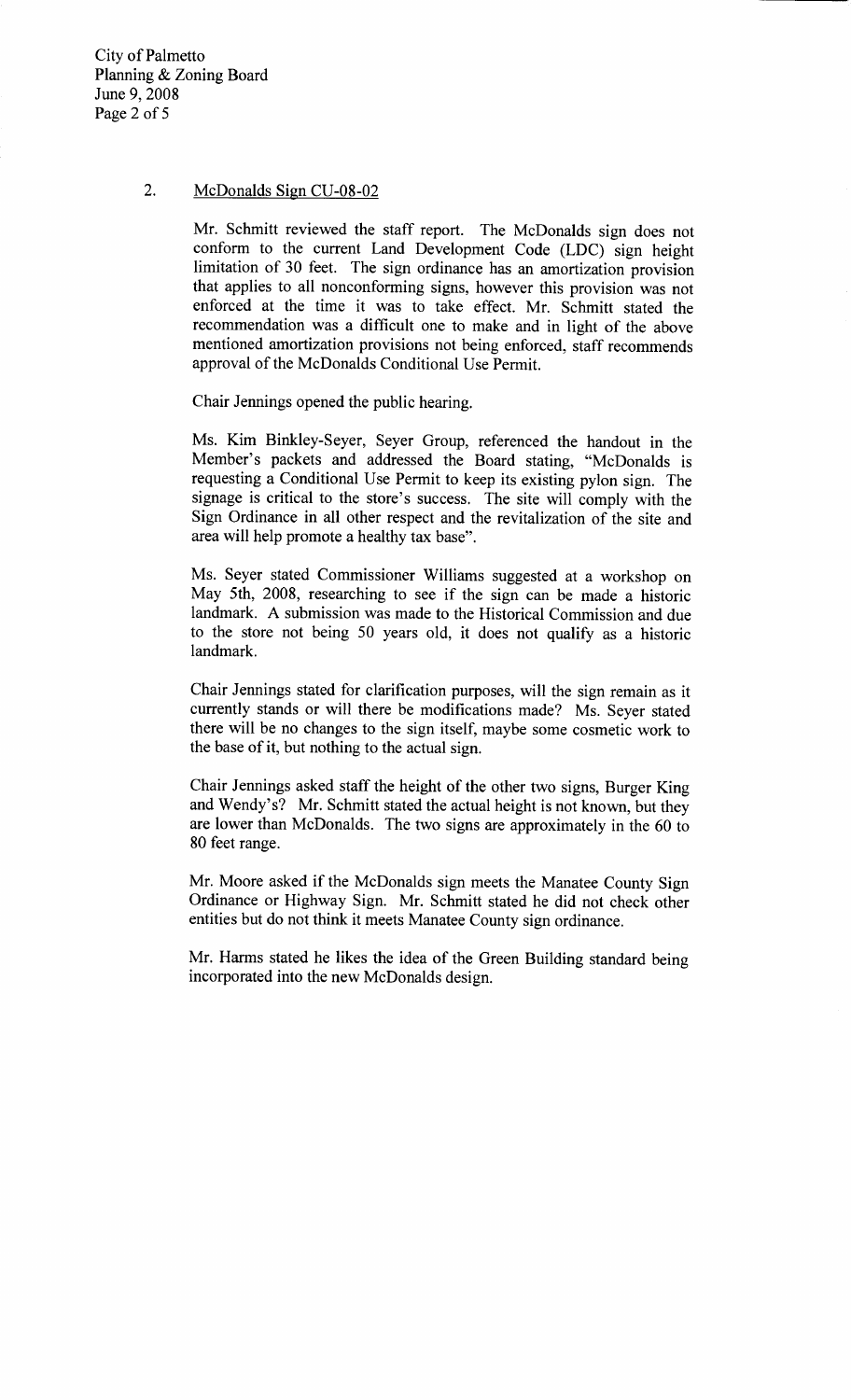Chair Jennings stated for clarification, if the Board does not approve the CU, then it is possible we will lose McDonalds or they will not renovate the existing store. Ms. Seyer stated that is the reality of it.

Ms. Hall asked if the applicant is requesting a CU permit with a fixed period of time. Ms. Seyer stated they would not put a time limit on it. Mr. Schmitt stated that was discussed with McDonalds and they are not interested in a time limit as a possible stipulation. Ms. Hall asked if the city grant in perpetuity. Mr. Schmitt stated the city can grant in perpetuity or they can condition the permit

Chair Jennings inquired about the amortization provision and why it was Final standard about the amortization provision and will was not enforced. Ms. Hall stated the amortization provision in general is to allow and protect investment backed expectations. 6 years after the sign was erected, w allow and protect investment backed expectations. 6 years after the sign was erected, which was in 1986, the city passed a law making the height of those type signs illegal. Notification should have gone out making the applicant aware of the law and giving them 7 years from the date the law was passed, it is not known if, when or why that didn't happen. Mr. anow and protect investment backed exp<br>was erected, which was in 1986, the city<br>of those type signs illegal. Notification<br>applicant aware of the law and giving th<br>was passed, it is not known if, when of<br>Schmitt stated the Schmitt stated the nonconformities don't just apply to McDonalds, Burger was elected, which<br>of those type signs<br>applicant aware of t<br>was passed, it is n<br>Schmitt stated the n<br>King and Wendy's;<br>Mr. Burton asked King and Wendy's; there are signs all around the city that do not conform.

Mr. Burton asked if there is an available process by which an informational sign could be placed at exits or offramps on US 41301 that will alert motorists to the available services, although they are state roads. Mr. Lukowiak stated staff is looking at monument signs with directions/information as part of the sign ordinance. Staff is open for suggestion. We will also check with DOT regarding permits and right-ofway for state roads

Mr. Smith questioned if the Board could place a time limit on the sign as a stipulation. Mr. Verlin Woods. Area Construction Manager for Mr. Verlin Woods, Area Construction Manager for McDonalds stated if <sup>a</sup> time limit stipulation is placed on the sign it is the same as a denial of the sign, and cannot commit to rebuilding the store.

Mr. Bennett asked if the applicant could live with the condition, if approved, the store remaining a corporate owned store.

Mr. Moore stated to his understanding we are actually giving McDonalds a financial edge over any of the other fast food places in that vicinity. Mr. Schmitt stated, "even under the current sign ordinance, anybody has the ability to go higher than 30 feet with a conditional use permit. Mr. Moore asked, "are we going to set a precedent here, if someone else comes in,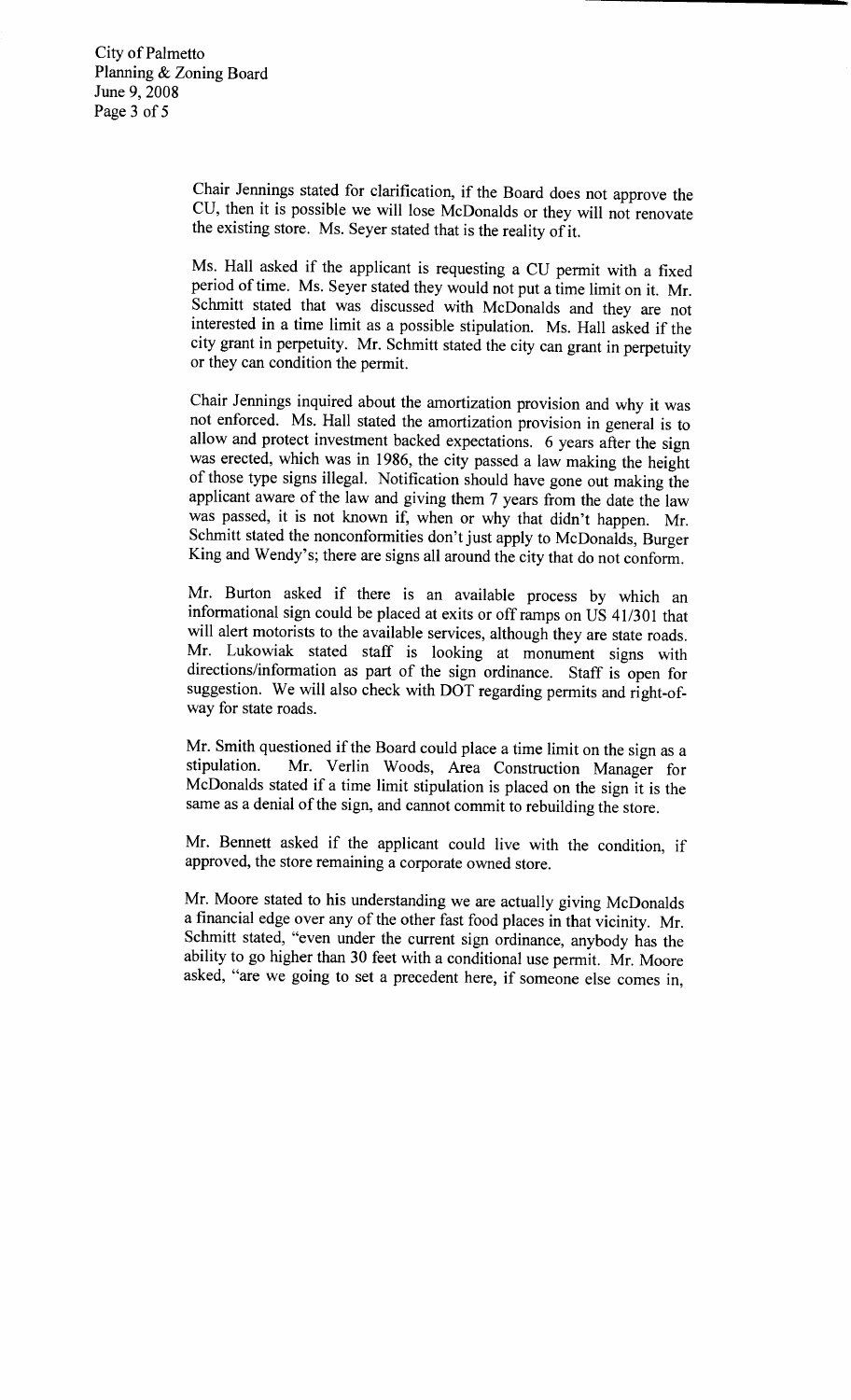how and what will be the reason we tell them no?" Mr. Moore said if we vote for McDonald's CU we might as well let everyone else that request it how and what will be the reason we tell them no?" Mr. Moore said if we<br>vote for McDonald's CU we might as well let everyone else that request it<br>have a big sign. Ms. Hall stated there is a distinction and you will find it<br> in case law as well, and that is they had their sign that height first, then the City put the height regulation in effect <sup>6</sup> years later

Chair Jennings closed the public hearing

MOTION: Mr. Burton moved to approve McDonalds Sign Conditional Use Permit 08-02. Mr. Smith seconded. Mr. Bennett moved to amend the motion on the floor to include a condition. Mr. Burton seconded. MOTION CARRIED 5 to 1, Mr. Moore opposed, Mr. Ugarte absent. Mr. Bennett moved to recommend approval with condition the store remains a corporate store; the conditional use is specific to this applicant. Bennett moved to recommend **approval with condition** the store remains<br>a corporate store; the conditional use is specific to this applicant,<br>McDonalds Corporation and non-transferable. Mr. Harms seconded.<br>Discussion: Mr. B McDonalds Corporation and non-transferable. Mr. Harms seconded.<br>Discussion: Mr. Burton made a point for clarification, stating he disagrees with Mr. Moore in that we are giving an unfair financial advantage to the applicant. Under these particular criteria if any one of the other two restaurants wants to make the same application they can do so.<br>Mr. Burton stated he personally doesn't want to see the sign, and he is Bennett moved to recommend **approval with condition** the store remains<br>a corporate store; the conditional use is specific to this applicant<br>McDonalds Corporation and non-transferable. Mr. Harms seconded.<br>**Discussion**: Mr. reluctantly supporting the CU. MOTION CARRIED:  $5 - 1$ , Mr. Moore opposed, Mr. Ugarte was absent.

## 3. Old Business:

Michele Hall stated she was not aware of the Board request to have her review the legality of CAD drawings, but she will research and consult with someone more knowledgeable in that area and report back to the Board in July with her findings

# 4. New Business:

CRA will meet Wednesday June 11, 2008 at 6:00 pm. It will be a workshop type meeting to include signage

Chair Jennings stated for the record that she attended <sup>a</sup> recent City Commission meeting, the last annexation matter that we approved as a Board went before the City Commission. Chair Jennings stated she felt sitting in the audience, the Commission did not really respect the process the Board went through in reviewing the annexation application. The sitting in the audie<br>the Board went the<br>P&Z tries to do a P&Z tries to do a thorough job in reviewing applications. To have the